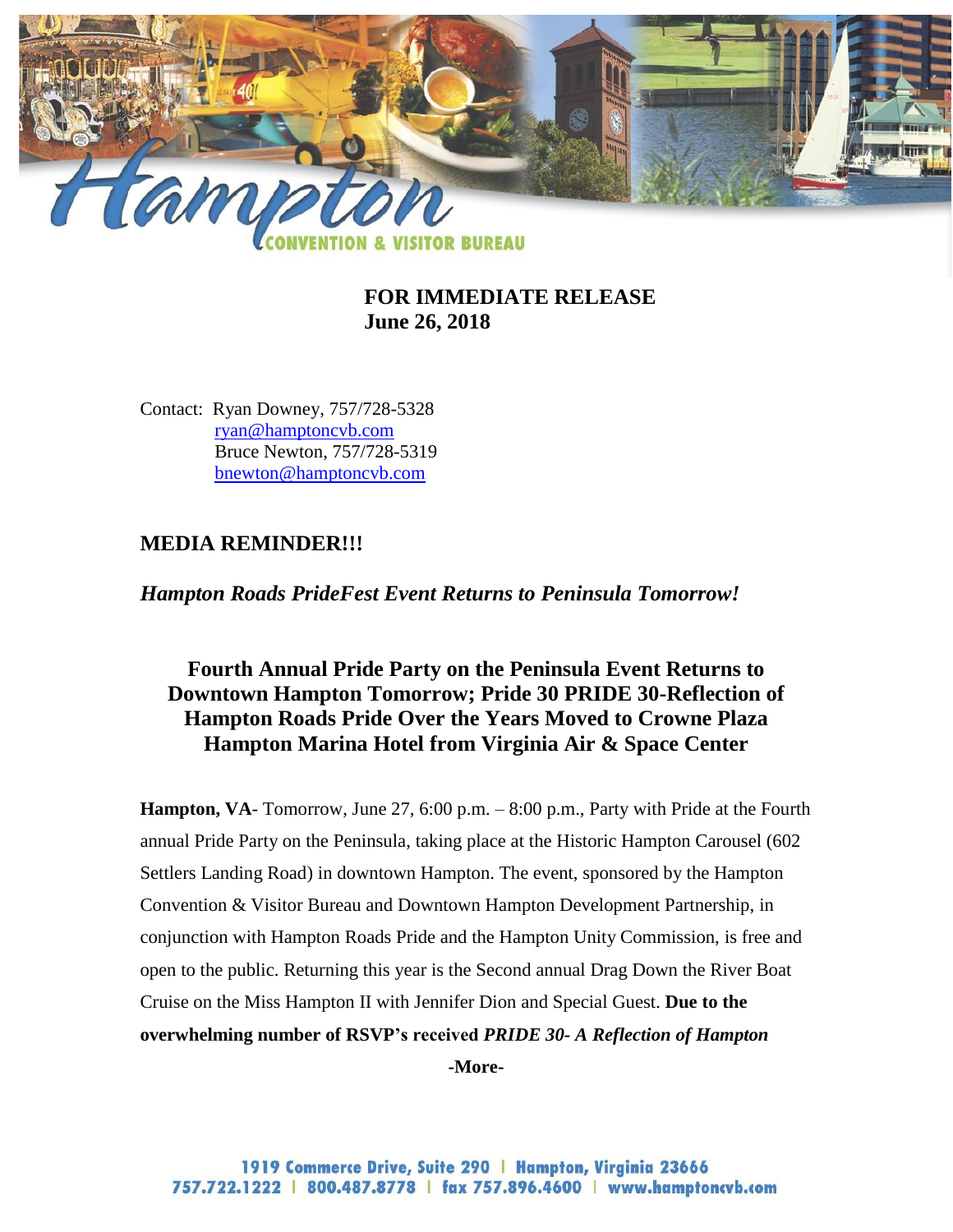**Fourth Annual Pride Party on the Peninsula Event Returns to Downtown Hampton Tomorrow; Pride 30 PRIDE 30-Reflection of Hampton Roads Pride Over the Years Moved to Crowne Plaza Hampton Marina Hotel from Virginia Air & Space Center-Page 2**

*Roads Pride Over the Years* **with moderator Dr. Charles Ford at has been moved from the Virginia Air & Space Center (600 Settlers Landing Road) to the Crowne Plaza Hampton Marina Hotel (700 Settlers Landing Road). The event will take place from 4:00 p.m. – 6:00 p.m. and the best free parking location is the Crowne Plaza Hampton Marina Hotel parking Garage.**

This year's festivities, hosted by Emcee Queen Mary and friends, includes delicious complimentary hors d'oeuvres by local Hampton restaurants, including Graham & Rollins, Venture Kitchen & Bar, Stillwater Tavern, Glazed Doughnuts, Musasi, Crowne Plaza Hampton Marina Hotel, and The Grey Goose. Other highlights include a DJ, raffle contest, and a complimentary drink ticket to the first 300 guests (register for your ticket at [www.visithampton.com/prideparty/\)](http://www.visithampton.com/prideparty/) with a cash bar after that. In addition, the Hampton History Museum will offer free rides on the historic Hampton Carousel to all attendees.

**SOLD OUT!!** Don't miss the Down the River Boat Cruise on the Miss Hampton II, featuring Jennifer Dion and Special Guest. Highlights will include drag queens, music, dancing, and more. Cost is \$10 per person with all proceeds benefitting LGBT Life Center. Please note, the capacity of the Miss Hampton II Cruise is 100 people so register soon! Register at [prideonthepeninsula.eventbrite.com.](prideonthepeninsula.eventbrite.com)

## **PARTY WITH PRIDE**

Rain or shine, join us Wednesday, June 27, 2018 for the Fourth annual Pride Party on the Peninsula at Carousel Park, 602 Settlers Landing Road in Hampton 23669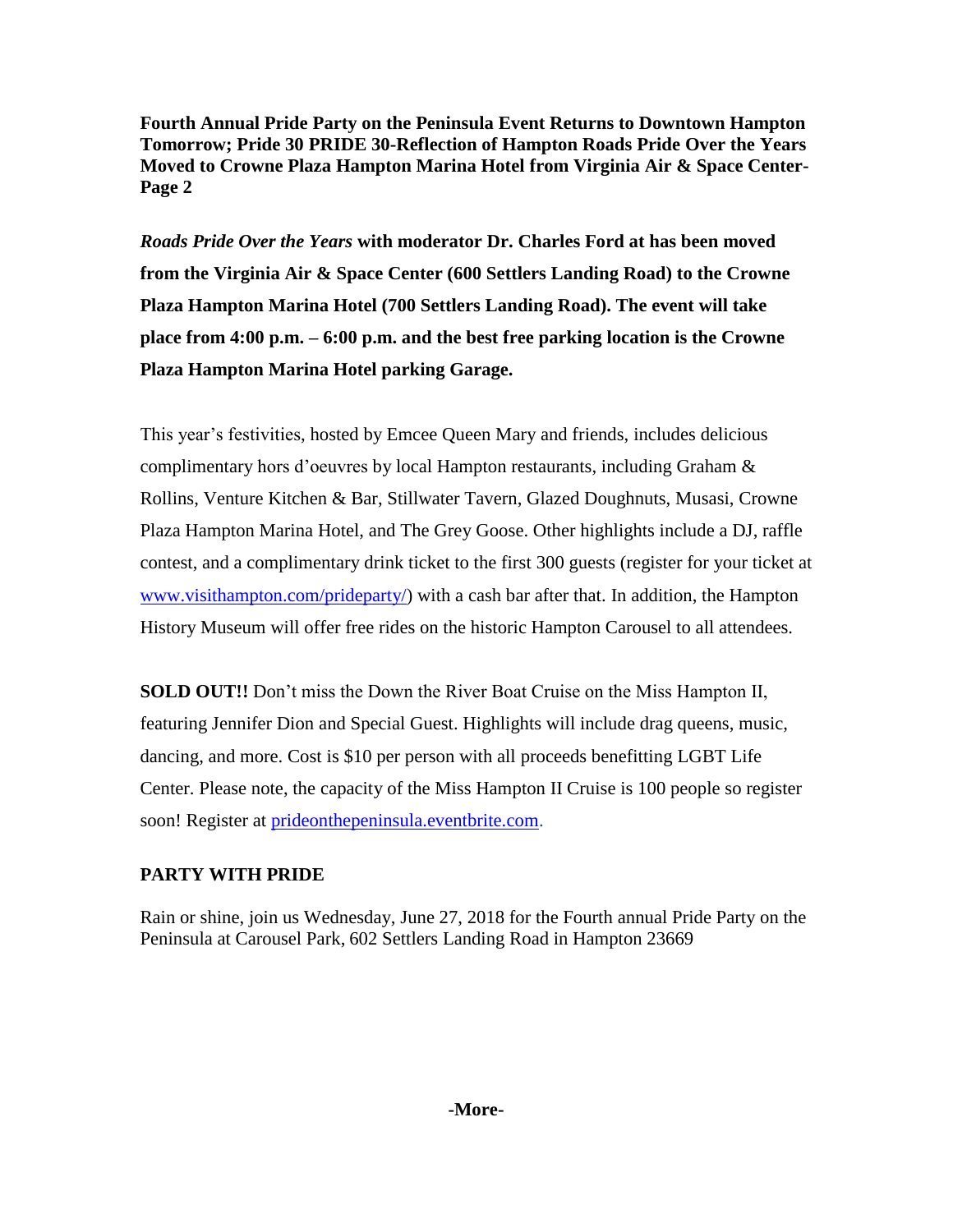**Fourth Annual Pride Party on the Peninsula Event Returns to Downtown Hampton Tomorrow; Pride 30 PRIDE 30-Reflection of Hampton Roads Pride Over the Years Moved to Crowne Plaza Hampton Marina Hotel from Virginia Air & Space Center-Page 3**

#### **SCHEDULE OF EVENTS**

| 4:00 p.m. $-6:00$ p.m.                     | <b>PRIDE 30-Reflection of Hampton Roads Pride Over the</b><br><b>Years</b> |
|--------------------------------------------|----------------------------------------------------------------------------|
|                                            | Join us as we celebrate PRIDE with a moving look back at                   |
|                                            | Pride history. An open moderated conversation will follow                  |
|                                            | keynote speaker Dr. Charles Ford's presentation. The                       |
|                                            | conversation will allow participants to share a moment of                  |
|                                            | reflection on their positive personal journey to Pride 30.                 |
|                                            | Crowne Plaza Hampton Marina Hotel. 700 Settlers Landing                    |
|                                            | Road, Hampton, VA 23669.                                                   |
| $6:00 \text{ pm} - 8:00 \text{ pm}$        | <b>Fourth annual Pride Party on the Peninsula</b>                          |
|                                            | A FREE EVENT including delicious hors d'oeuvres and a                      |
|                                            | complimentary drink ticket to the first 300 guests (cash bar               |
|                                            | after 300). RSVP at www.visithampton.com/prideparty/.                      |
|                                            | Carousel Park. 602 Settlers Landing Road, Hampton, VA                      |
|                                            | 23669.                                                                     |
| 6:00 p.m. $-8:00$ pm                       | <b>Free historic Hampton Carousel rides for party</b><br>attendees         |
|                                            | Take a spin back in time on the historic 1920's Hampton                    |
|                                            | Carousel. Carousel Park. 602 Settlers Landing Road,                        |
|                                            | Hampton, VA 23669.                                                         |
| Board 7:30pm-7:45pm                        |                                                                            |
| Cruise $8:00 \text{ pm} - 10:00 \text{pm}$ | <b>SOLD OUT!! Second annual Drag Down the River Boat</b>                   |
|                                            | <b>Cruise on the Miss Hampton II</b>                                       |
|                                            | Enjoy a Drag Cruise (first 100 people to register) on the                  |
|                                            | Hampton River with Jennifer Dion and Special Guest.                        |
|                                            | Highlights include drag queens, music, dancing, and more.                  |
|                                            | Cost is \$10 per person with all proceeds benefitting LGBT                 |
|                                            | Life Center. Register at                                                   |
|                                            | prideonthepeninsula.eventbrite.com 602 Settlers Landing                    |
|                                            | Road, Hampton, VA 23669.                                                   |